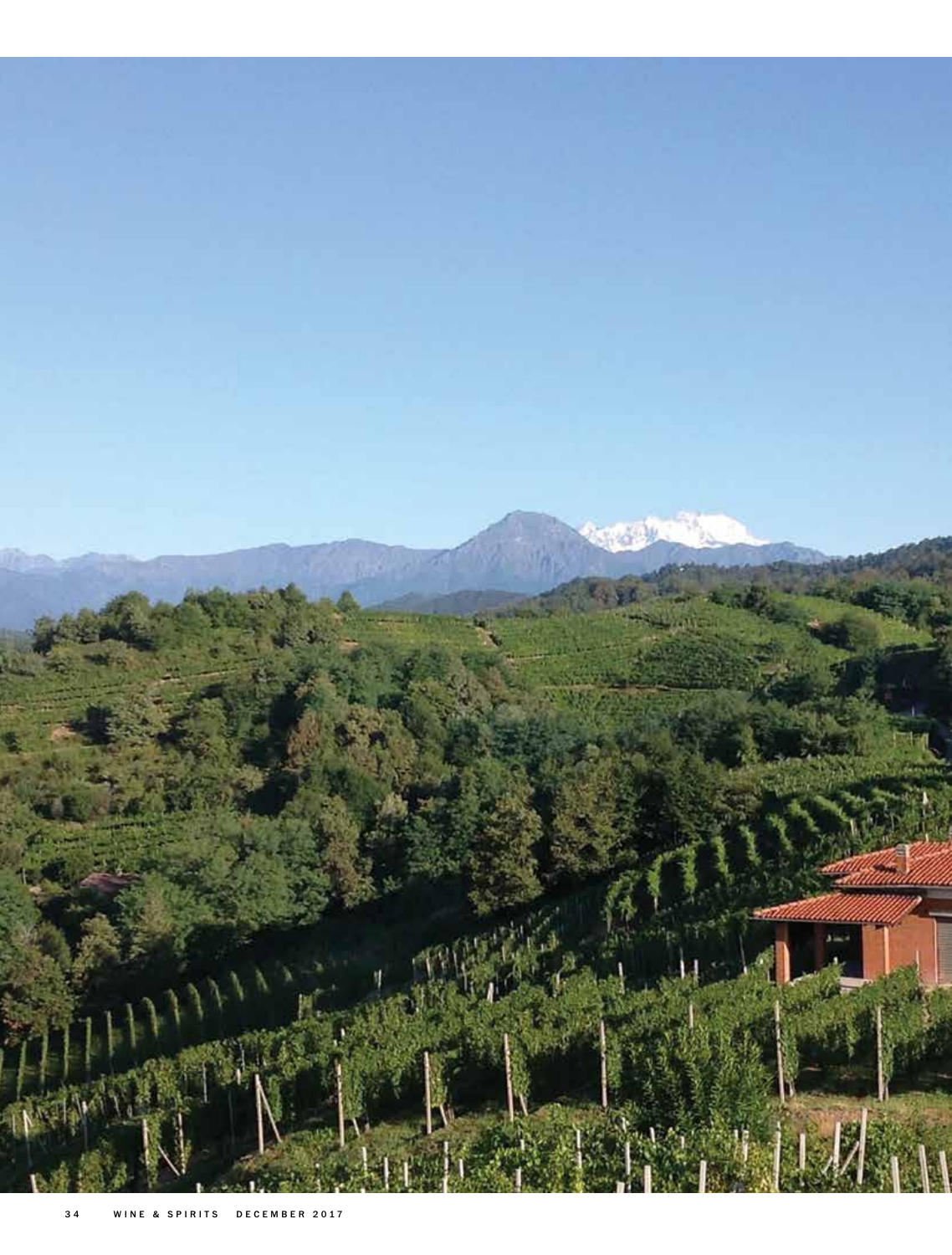# Alto Piemonte A Renaissance in Progress

### *by Stephanie Johnson*

High on a hilltop about 100 miles north of Barolo, the remains of a medieval tower stand guard above the red-tiled rooftops of Gattinara. The ground continues rising northward toward the purple line of the Alps and the snowcapped Monte Rosa, Europe's second-highest peak. The Sesia River descends past Gattinara and leads south, where the hills gradually flatten into vast rice paddies, opening up a sweeping view that reaches Milan's skyscrapers 50 miles to the east and, on a clear day, the iconic spire of Turin's Mole Antonelliana to the west.

Tighten your focus to a distance of ten miles in any direction to view a series of neighboring townships collectively known as Alto Piemonte (high Piedmont): Gattinara, whose vineyards surround the tower; Boca, nestled on slopes to the north; Ghemme, Sizzano and Fara, lined up on a low plateau to the southeast; and the hills of Bramaterra, heading west toward the sandy slopes of Lessona. Swaths of forest darken the hillsides; a 19th-century visitor standing on this spot would have seen nothing but vineyards.

In the mid-1800s, at a time when the wines of Barolo and Barbaresco were in their nascent stages, Alto Piemonte's wines were prized by nobles in Turin, Milan and beyond. That began to change with a series of misfortunes that hit the region; phylloxera reached Alto

Piemonte's vineyards in the latter part of the century, followed by a devastating hailstorm that wiped out most of the harvest in 1904 and 1905. Two world wars deepened the region's economic woes, leading many farmers to abandon their vineyards in search of more reliable income from the textile and auto industries. Forests overtook the abandoned vineyards, and plantings that had covered over 100,000 acres a century ago dropped to just 2,000.

MANEUVERING A BATTERED Land Rover up a steep, rock-strewn dirt road in Bramaterra, Cristiano Garella stops to point out some twisted wires and slanted stakes barely visible through the dense mass of ferns and acacia trees. It's a remnant of one of those old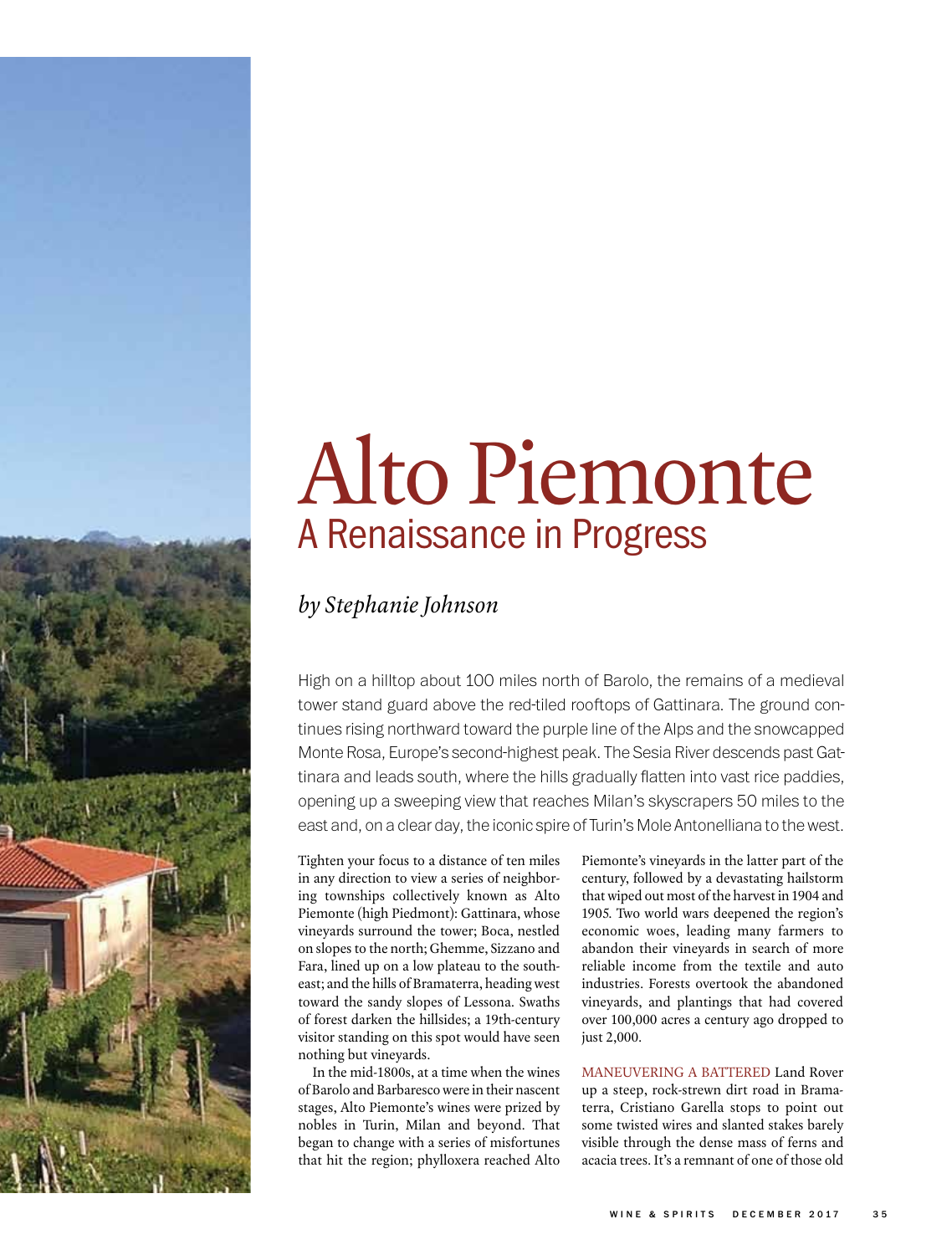



vineyards, long since reclaimed by the forest, and a sight Garella encounters daily on his forays throughout the region.

A native of Alto Piemonte, Garella is thin and wiry, with a shock of dark hair above intense brown eyes. He grew up in a family without any connection to the wine industry, and his career started just as the region was beginning to emerge from a century of setbacks. Nineteen harvests later, eight of them at the helm of Tenute Sella, Garella has moved on to become a partner in two local wineries and a consultant for more than a dozen others. His scope of work and passion for Alto Piemonte's wines have made him something of an unofficial ambassador for the region, with an emphasis on unofficial, since you won't find the term "Alto Piemonte" on any wine labels, or even on wine maps of the region. Locals and wine professionals use the term to link together the group of northern Piedmont townships that all produce wines from nebbiolo.

#### PERHAPS IT'S FITTING TO TALK ABOUT EACH

of Alto Piemonte's townships individually, because diversity is one of the things that makes the region special. The nebbiolo vines of each township grow in widely different soil types that give varying expressions of the variety. Garella likes to hand visitors a geological map of Alto Piemonte that looks a bit like a children's puzzle, each colored block representing a different soil type. He also keeps copies of a slim paperback on hand for those die-hard rockheads who love to talk dirt. The book, breathlessly titled *The* 

*Incredible History of the Sesia Supervolcano, is an account of* the events that created Alto Piemonte's terroir, written by Silvano Sinigoi, a geology professor at the University of Trieste. According to Sinigoi, about 280 million years ago an enormous vol-

cano exploded, sending hundreds of cubic tons of rock and ash into the air before collapsing on itself. A few million years later, the African and European continents collided to form the Alps, lifting and rotating the earth's crust to expose the exploded volcano's bowels. Later, as glaciers carved a path through the valley, they transported pieces of volcanic debris, leaving a chaotic mix of soils that make this area a mecca for geologists as well as oenophiles.

Lessona

Garella sounds almost like an evangelist when he talks about the area's diverse soils and how each soil type leaves a different mark on the region's nebbiolo-based wines. The light, sandy soils of Lessona translate into some of the region's most floral and elegant wines, with soft tannins and fresh berry flavors tinged with notes of iodine. Boca, Gattinara and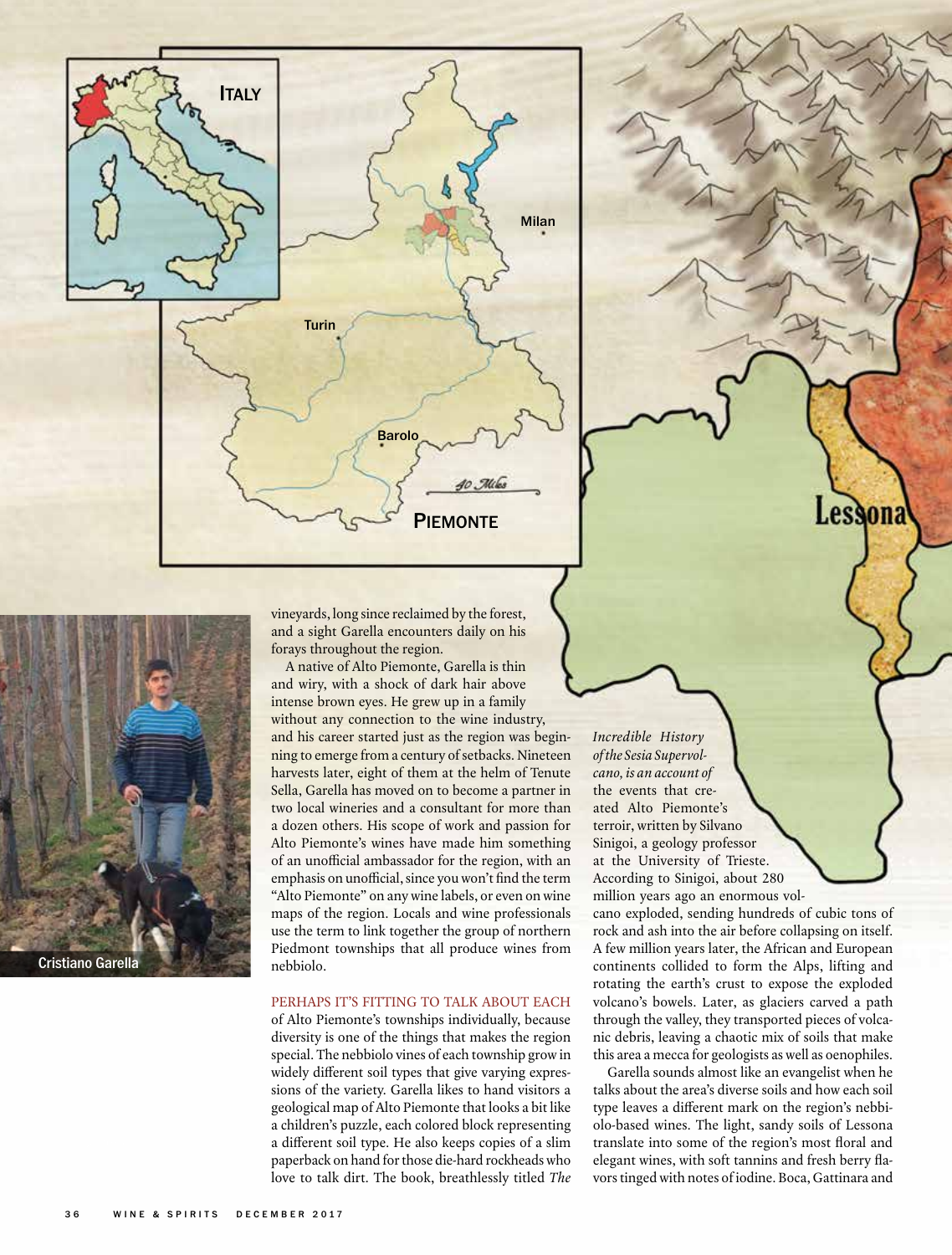

Sesia River

**Predominant Soil Types** 

**Boca** 

**Ghemme** 

**Sizzano** 



**Volcanic** 

**Alluvial Clay** 

## **ALTO PIEMONTE**

**Gattinara** 

parts of Bramaterra have reddish, volcanic soils that are rich in iron; these wines often have a bloody character that complements sturdy tannins and dark fruit flavors. Wines from grapes grown in the alluvial clay soils of Ghemme, Sizzano and Fara can be even darker and more firmly structured.

#### Garella's consulting role takes him

to most of Alto Piemonte's townships, including Ghemme, where he works with the Ioppa family. Ghemme sits at the northern end of a plateau that runs roughly parallel to the Sesia River's east bank. The plateau continues southward into the vineyards of Sizzano and beyond that into Fara; the wines of these three townships share similar soil types, elevations and flavor profiles.

I pull into the driveway of the spacious, modern winery and am met by Andrea Ioppa, a young man who bears an uncanny resemblance to a pre-*Matrix* Keanu Reeves. Ioppa is part of the seventh generation at this family-run business, one that has been bottling wine in the region since 1929. As we drive a short distance to the family's Santa Fé vineyard, Ioppa explains that in the early days, vineyards were planted here at the top of the plateau, where level ground made it easy to work the vines. We walk among vines planted in 1969 and rooted in heavy clay soils, an influence that translates into rugged tannins and earthy flavors in Ioppa's Ghemme Santa Fé. Moving downslope into Balsina, another estate vineyard, the soils become more friable and sandy, studded with chunks of granite and black volcanic stones. Those sandy soils impart floral scents and softer tannins to Ioppa's Ghemme Balsina bottling.

Fara

Rosé production has become a staple in Alto Piemonte, where cool winds from the Alps keep acidities high and give fresh strawberry-scented wines like Ioppa's 2016 Rusin, a nebbiolo rosé vinified in stainless-steel tanks. Rosé's short production cycle also provides quick cash flow, especially for newer producers looking to establish their name while their nebbiolo reds age in casks. Ioppa now makes 120,000 bottles of rosé, nearly two-thirds of their annual production, almost all of it exported to Norway.

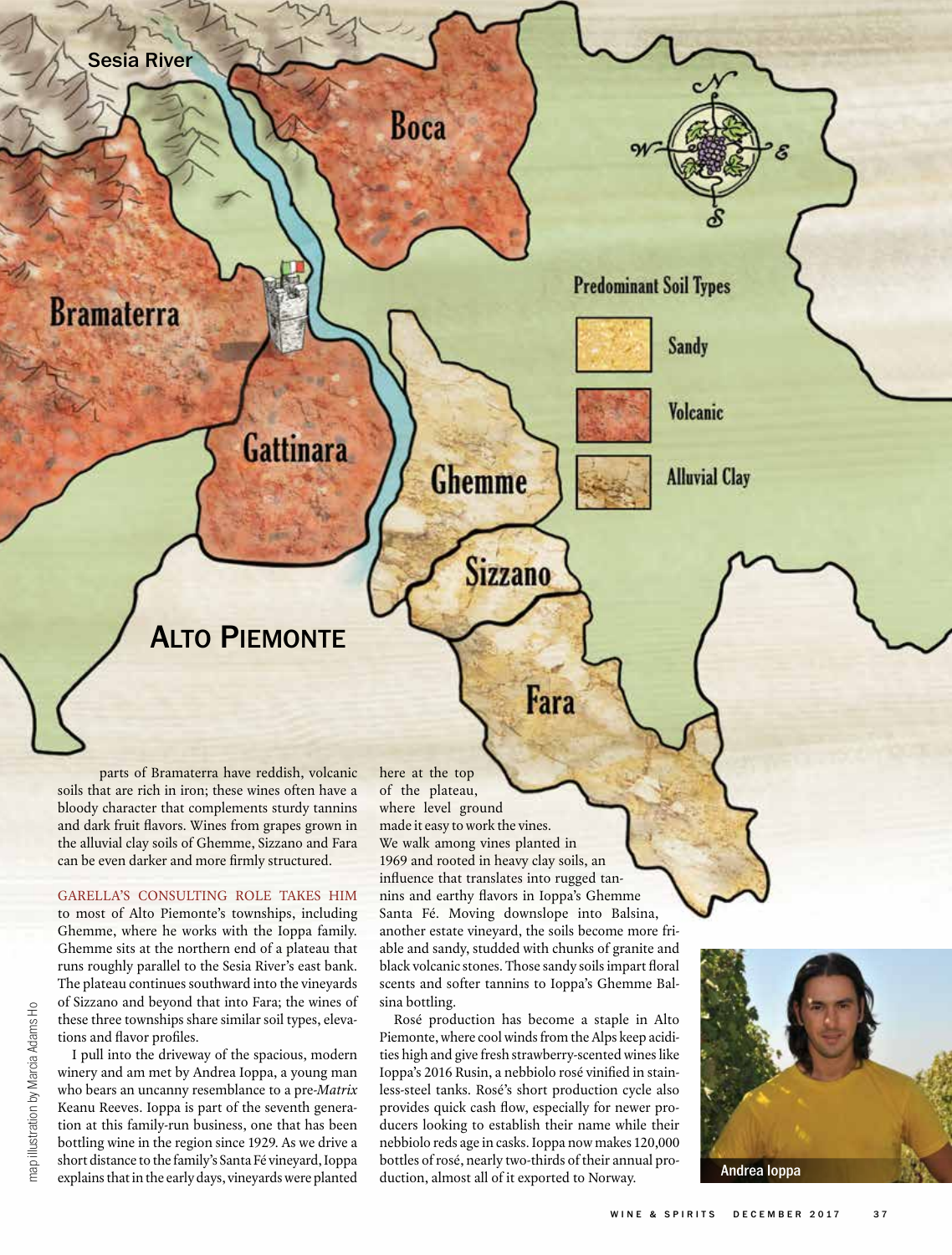

#### Crossing the Sesia and continuing west

for about ten miles, I arrive in Masserano, one of seven towns that comprise the Bramaterra DOC. I'm met by Giacomo Colombera, Garella's partner in a winery that's aptly named Colombera & Garella. Tall and sturdily built, Colombera sports a sandy beard that makes him look just slightly older than his 24 years. During Alto Piemonte's dark days, young men like Colombera would have left family farms in search of better opportunities. Instead, he elected to stay, and met Garella when they both were working at Tenute Sella. They joined forces to work the Colombera family's vineyards in Lessona and Bramaterra, and now produce 20,000 bottles a year in a cramped cellar next to the Colombera family home. "My dream is to produce 50,000 bottles eventually," says Colombera, and he's already drawn up plans to double the size of the cellar when they can afford to begin construction.

That may not be long from now, given Colombera & Garella's initial success. After just four vintages, the wines have already become something of a sensation in New York's wine community, getting snapped off the shelves of retailers like Flatiron Wines & Spirits and Crush Wine Co., and listed at hotspots like *Marta.* Their separate bottlings from vineyards in Lessona and Bramaterra, just a short distance from one another, exhibit some of those soil differences that Garella loves to emphasize. The Lessona Pizzaguerra, from sandy soils, shows delicate floral aromas and a fine, lacy structure; it feels almost feather-light in a cool vintage like 2014. Iron-rich soils surrounding the cellar yield the grapes for Bramaterra Cascina Cottignano, a firm, mineral-driven wine laden with flavors of cherry and dark spice.

Colombera & Garella also makes an introductory wine under the Coste delle Sesia designation, which can include grapes from any of Alto Piemonte's vineyards west of the Sesia River. The 2015 is light, fresh and fruity, and an excellent bargain at around \$20 on retail shelves.

#### Bramaterra is also home to Le Pianelle,

Garella's other partnership. The winery is housed in an old three-story structure with a couple of wooden casks and stainless-steel tanks downstairs and a small tasting room on the top floor. Le Pianelle make two wines: Al Posto dei Fiori Rosato, a delicious rosé that's as fresh and floral as its name suggests, and Bramaterra, a complex mélange of black cherry flavors and orange peel and spice scents tucked in a crisp, lean frame.

Garella's partners in Le Pianelle are from Germany and Alto Adige, and are part of a new wave of external investment in the region. Their experiences illustrate some of the challenges that stand in the way of Alto Piemonte's growth. When the partners began buying land in 2003, many of the vineyards had been either abandoned or subdivided by inheritance. Assembling Le Pianelle's first hectare (the equivalent of two and a half acres) required contracts with 42 different owners. The partners replanted as soon as they could, bottled their first wines from the 2010 vintage and began selling in 2013, but ten years is a long time to wait for a return on investment. And their project continues to face challenges. Proximity to the Alps brings spring temperatures that can lead to untimely spring frosts, while hailstorms can hit at any time during the growing season. Both hazards afflicted one of Le Pianelle's vineyards this year, and Garella estimates they'll salvage only about five percent of the grapes.

Garella hadn't blended Le Pianelle's 2015 Bramaterra yet, and a tasting of its component parts from tank offered a fascinating glimpse of some of the other native varieties that often complement nebbiolo in the region's wines. Vespolina is darkly colored and firmly tannic; it adds distinctive notes of white pepper and green tea leaves to the blend and is good enough to bottle as a single variety, which an increasing number of producers have begun to do. Croatina is fruity and lower in acidity, with somewhat rustic tannins and flavors that express a salty, almost bloody character. Each of these two varieties typically constitutes ten percent of Le Pianelle's wine, although Bramaterra DOC rules allow as much as 30 percent of croatina and 20 percent of vespolina.

#### Gattinarais one ofthe few Alto Piemonte

townships in which Garella does not yet consult. Perhaps that's because Gattinara has more established producers, having experienced wider fame and greater continuity, even through the lean years. Travaglini was founded in the 1920s and became Gattinara's largest landholder, with more than 100 acres planted to vines; it's now run by Cinzia Travaglini, the founder's great-granddaughter. Nervi, established in 1906, has accumulated some of the choicest parcels in Gattinara's Molsina and Valferana vineyards. A group of Norwegian investors purchased the winery in 2011; they kept on Enrico Fileppo, Nervi's oenologist since 1982, and viticulturist Ettore Bornate, who has worked Nervi's vineyards since 1973.

Antoniolo is another historic Gattinara producer, established by Mario Antoniolo in 1948. If Cristiano Garella and some of his young compatriots are the new face of Alto Piemonte, you might consider Antoniolo part of the establishment—except for the fam